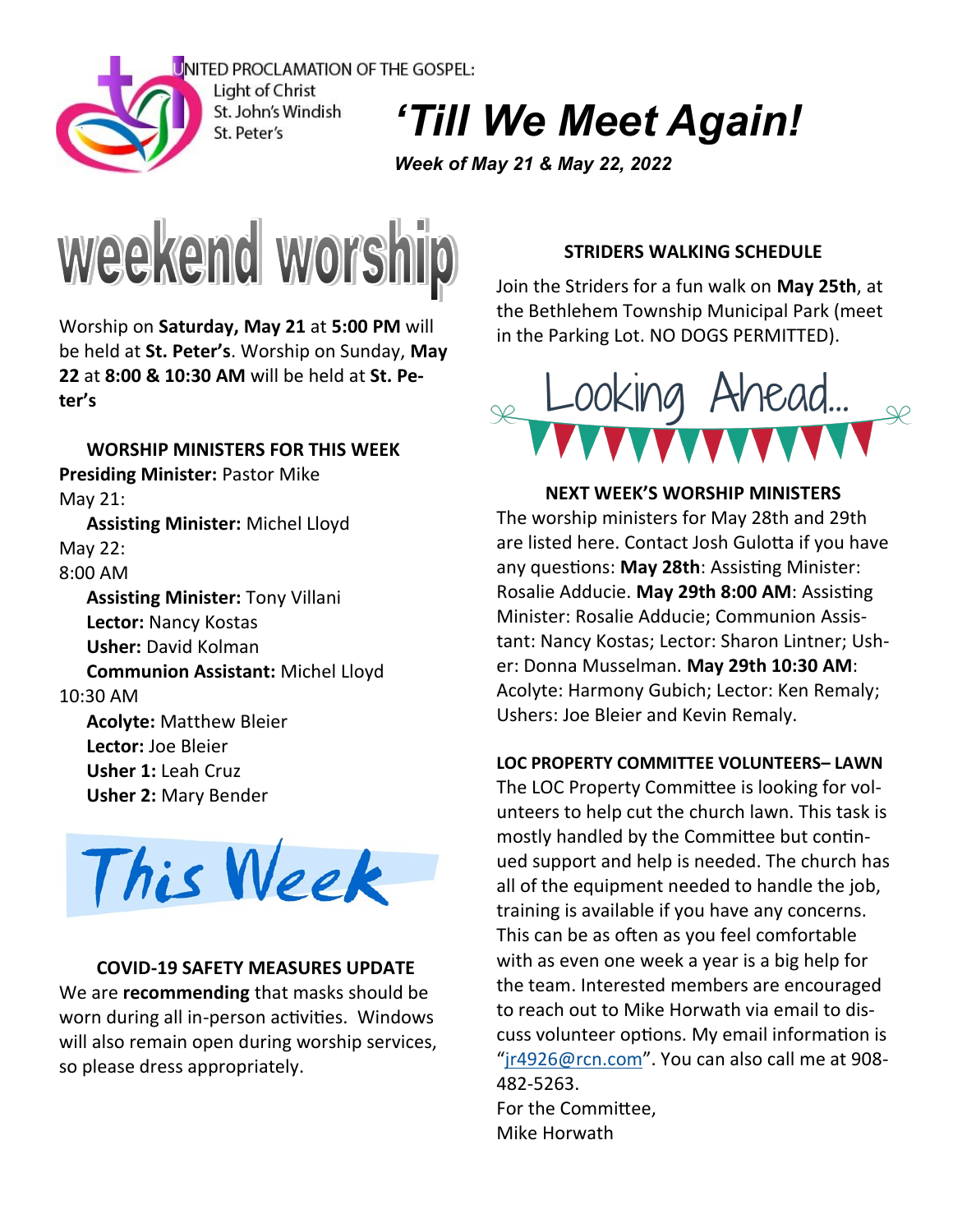# **LOC PROPERTY COMMITTEE VOLUNTEERS– SEXTON**

The LOC Property Committee is looking for volunteers to help when our Sexton is on vacation. The volunteers will be asked to help maintain the regular sexton responsibilities until the Sexton returns. These events are usually planned and can last up to 7 days. The Committee has opportunities from a couple hrs. a day to 15 hrs. a week. Interested members are encouraged to reach out to Mike Horwath via email to discuss volunteer options. My email information is "[jr4926@rcn.com](mailto:jr4926@rcn.com)". You can also call me at 908-482-5263.

For the Committee,

Mike Horwath

# **GWOH/SAM PROJECT**

**Please save aluminum pop tabs and cans during the summer. Pop tabs can be saved in plastic bags and please, please, please rinse and crush the cans. We don't want to attract ants**. If in doubt about whether a can is aluminum, it will not attract like a magnet. We hope to combine our efforts to turn tabs/cans into financial help for Ronald McDonald House or a cancer charity. The committee members of God's Work. Our Hands and Stewards, Angels in Ministry are sponsoring this collection. **Tabs/ cans may be dropped off on Sundays** (LoC/ June, SJW/July, STP/August, LoC/Sept) **or during the week on the porch of LoC**. Collection containers will be available on all campuses. **Thank you.**

# **IRON PIGS GAME**

Pastor Dan Brettell has reserved 100 Iron Pigs tickets for **Friday, July 8th;** game time at **7:05 PM.** The tickets are **\$11.00 each**, and are on the third base side of the Ball Park in sections 118 and 119. If you are interested in buying a ticket, please call your church office.



# Thank You

To the members of St. Peter's, Bethlehem from the Northeastern Pennsylvania Synod of the Evangelical Lutheran Church in America. In grateful appreciation for giving \$6,665.35 for Mission Support beyond the congregation for synod and churchwide ministries of the Evangelical Lutheran Church in America.

# **IN THE**

# O M M U N I T **XXXXXXXXXX**

**Joint Council Appoints Unity Team:** At its May 3 meeting, the Joint Council appointed a Unity Team to guide the process of uniting our churches. The members of the team are: Nancy Kostas, Mary Mann, Michael Horwath, Gina Brockway, Linda Toltesi, Kevin Remaly, David Kolman, Joe Bleier, and Kenda Riley. These people were installed at the 10:30 AM worship on May 15.

**Highlights from the Joint Council Meeting:** Unity Team has been created. There are three (3) members from each of the councils on the team. The purpose of the team is to lead the congregations as we work to combine into one (1) community of faith.

 Members of the Unity Team are: Light of Christ - Nancy Kostas, Mike Horwath, Mary Mann

 St. John's Windish - Gina Brockway, Linda Toltesi, Kevin Remaly

 St. Peter's - Kenda Riley, Joe Bleier, David Kolman

The UPG approved the renewal of Pastor Mike's contract as interim pastor for an additional year.

St. Peter's is in need of volunteers to join the Property Committee.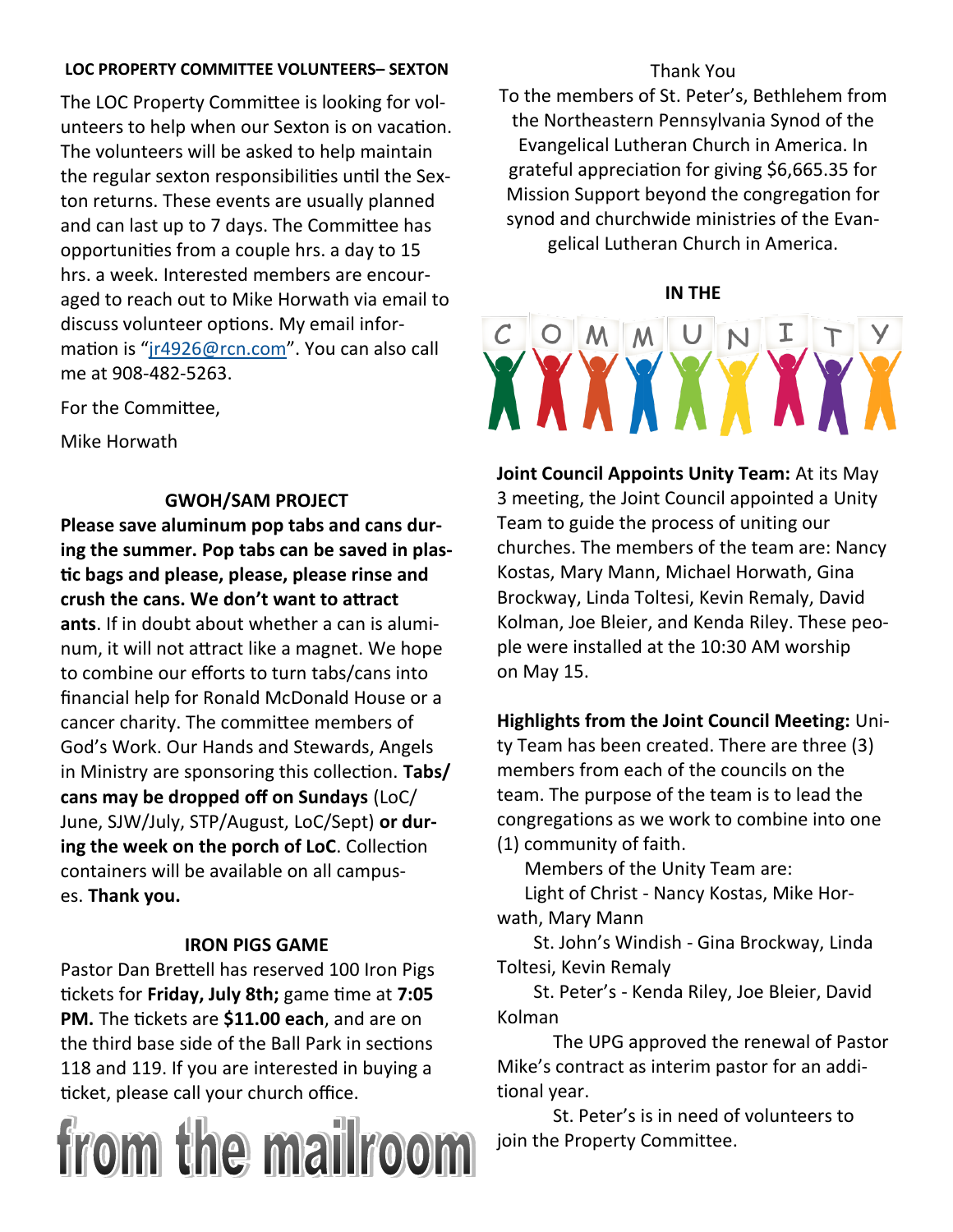**Bear Creek Sponsorship**: If your child wants to attend Bear Creek Camp this summer, the church is willing to cover part of the cost! When registering on the Bear Creek website, input the sponsorship code **SPBETH22** for \$169.00 to be covered. If you have any questions, please call the church office.

**Church Women United:** Church Women United (CWU) invites the women of your congregation to their Final Farewell Event on **Friday, June 3**, **2022**, at St. Paul's Third Lutheran Church, 2561 Newburg Road, Palmer Township. **Registration 10:30 A.M., Program 11:00 A.M.** Followed by luncheon. **Deadline for Reservation is Sunday, May 29.** Please call Eileen Yanno at 610-258 1043 or e-mail her at [jfyanno@rcn.com](mailto:jfyanno@rcn.com)

**Pastor's Discretionary Fund:** If you are able to, please consider donating to the Pastor's Discretionary fund. This fund goes toward helping those in the community who are in need. Please direct your donation to your church office and make sure it is designated to the Pastor's Discretionary Fund.

**Visitation:** If you or a loved one are in the hospital and would like a visit, please let the church office know.

**NCC Cybersecurity Camp:** Are you interested in learning about Cybersecurity? Northampton Community College is hosting a cybersecurity camp for 9th-12th graders. The camp will be June 20-22nd from 9AM-1PM. Contact the church office if you are interested.

## **Pennsylvania Homeowner Assistance Fund:**

The Pennsylvania Homeowner Assistance Fund is a program that provides eligible Pennsylvania homeowners with up to \$30,000 in assistance to ease mortgage delinquencies, foreclosures, and utility disconnection. To be eligible for assistance, you must own a home in Pennsylvania, meet certain income requirements, and have experienced financial issues due to the COVID-19 pandemic. If you are interested in this program, visit pahaf.org or call 888-987- 2423.

#### **BEHIND THE SCENES**

Interested in filming? Perhaps you'd like to go "behind the scenes" at our Saturday or Sunday worship service? Contact 610-867-0519 for information.



**Enter the Bible:** Luther Seminary has created a resource called "Enter the Bible" to help people understand scripture better. It breaks down each book in the Bible and gives an overview of its background and context. It is free to use and can be found at https://enterthebible.org/freeaccount-registration/.

#### **WEEKLY MAILINGS**

If you have returned to in-person Worship and are no longer in need of the weekly mailing packet, please contact the church office.

# **PASTOR'S CONTACT INFORMATION**

Pastor Mike: Phone: 832-561-0697 Email: mikebutton52@gmail.com

Pastor Suzanne: Phone: 610-217-1375 Email: strump@ptd.net

#### **COUNCIL MEMBER CONTACT INFORMATION:**

#### **Light of Christ:**

•Tom Seifert—president 610-442-2750 •Sandra Butch—vice president 610-865-6204 •Bonnie Harper—secretary 610-691-6647